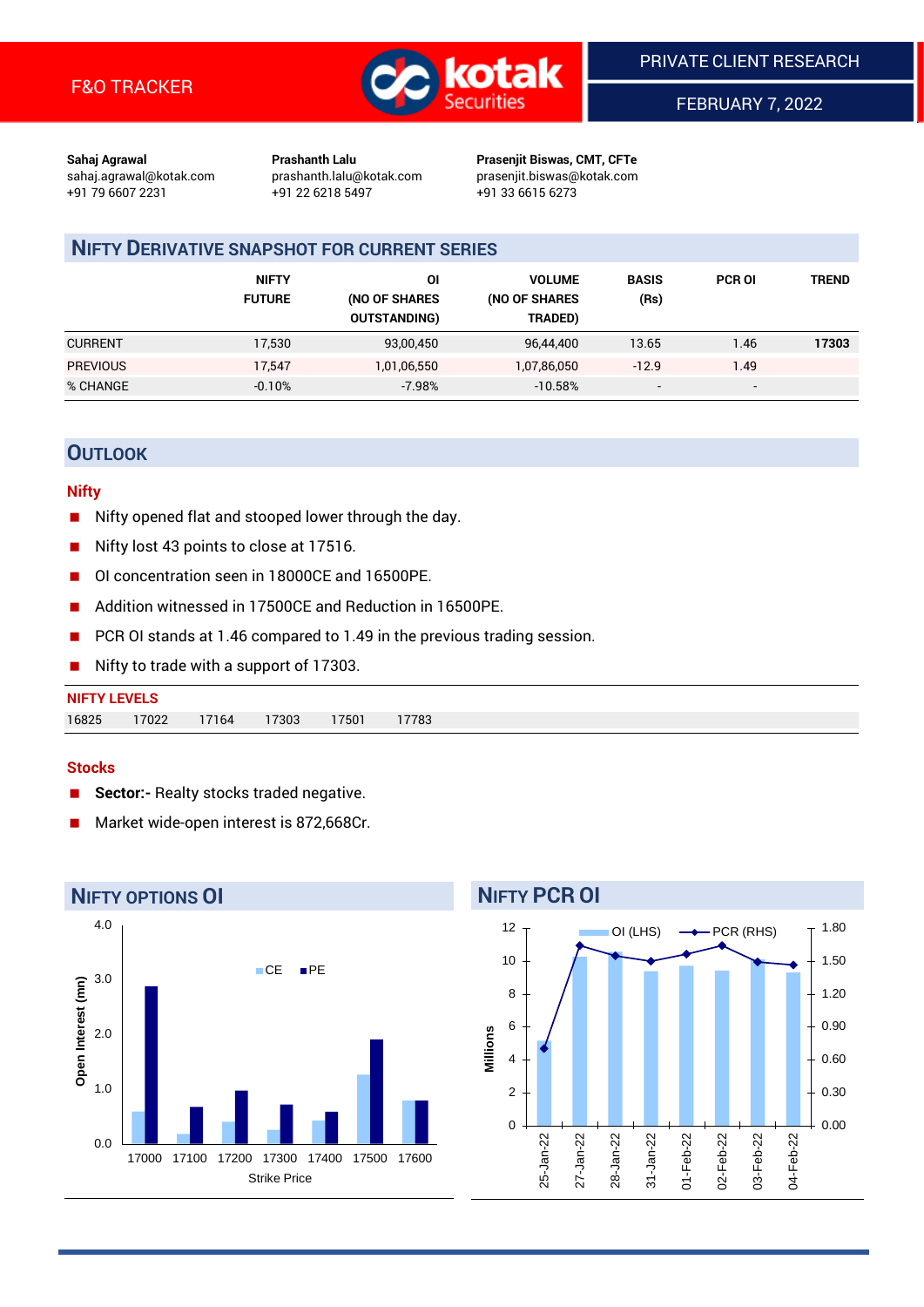# **FUTURE STATISTICS**

| <b>OI INCREASE</b> |
|--------------------|
|--------------------|

| <b>SYMBOL</b>     | ΟI    | ΟI          | <b>PRICE CHG</b> |
|-------------------|-------|-------------|------------------|
|                   | (%)   | (SHARES)    | $(\%)$           |
| <b>GODREJPROP</b> | 31.1% | 62,68,600   | $-9.7%$          |
| <b>ALKEM</b>      | 15.6% | 3,15,600    | $-0.7%$          |
| <b>LUPIN</b>      | 11.4% | 81,12,400   | $-3.1%$          |
| M&MFIN            | 10.9% | 4,09,48,000 | $-4.0%$          |
| <b>FSL</b>        | 10.6% | 1,18,35,200 | $-6.2%$          |
| <b>CHOLAFIN</b>   | 8.8%  | 74,42,500   | 5.1%             |
| <b>ESCORTS</b>    | 8.0%  | 64,92,200   | $-1.3%$          |
| <b>NAVINFLUOR</b> | 7.5%  | 5,59,800    | 0.4%             |
| <b>BATAINDIA</b>  | 7.1%  | 14,46,500   | $-2.7%$          |
| <b>PFIZER</b>     | 6.5%  | 1,81,625    | $-2.1%$          |

| <b>OI DECREASE</b> |          |             |                  |
|--------------------|----------|-------------|------------------|
| <b>SYMBOL</b>      | ΟI       | ΟI          | <b>PRICE CHG</b> |
|                    | $(\%)$   | (SHARES)    | (%)              |
| <b>HONAUT</b>      | $-15.2%$ | 8,385       | $-2.7%$          |
| DALBHARAT          | $-10.0%$ | 4,76,500    | $-0.1%$          |
| <b>INTELLECT</b>   | $-8.0%$  | 3,17,250    | $-1.1%$          |
| <b>ASTRAL</b>      | $-7.4%$  | 7.90.625    | $-0.2%$          |
| AMBUJACEM          | $-6.5%$  | 1,52,91,000 | $-0.4%$          |
| <b>ASHOKLEY</b>    | $-5.9%$  | 3,08,52,000 | 0.0%             |
| <b>ABCAPITAL</b>   | $-5.7%$  | 1,71,16,000 | $-0.8\%$         |
| GSPL               | $-5.6%$  | 14,05,900   | 0.3%             |
| <b>AXISBANK</b>    | $-5.2%$  | 4,29,18,000 | $-0.1%$          |
| ONGC               | $-5.1%$  | 3,70,90,900 | 1.3%             |

# **CASH STATISTICS**

| <b>TOP VOLUMES</b> |                      |              |              |  |  |  |  |  |
|--------------------|----------------------|--------------|--------------|--|--|--|--|--|
| <b>SYMBOL</b>      | <b>TRADED SHARES</b> | <b>VALUE</b> | <b>CLOSE</b> |  |  |  |  |  |
|                    | (QTY)                | (IN LAKHS)   |              |  |  |  |  |  |
| <b>SBIN</b>        | 2,53,32,894          | 1,35,760     | 530          |  |  |  |  |  |
| <b>ITC</b>         | 5,67,05,951          | 1,33,351     | 234          |  |  |  |  |  |
| <b>RELIANCE</b>    | 51,04,761            | 1,19,154     | 2,331        |  |  |  |  |  |
| <b>HDFC</b>        | 44,04,184            | 1,10,731     | 2.503        |  |  |  |  |  |
| <b>TATASTEEL</b>   | 93,17,418            | 1,10,321     | 1,176        |  |  |  |  |  |
| <b>TATAPOWER</b>   | 3,93,09,420          | 1,00,448     | 254          |  |  |  |  |  |
| <b>HDFCBANK</b>    | 57,89,979            | 88,214       | 1,524        |  |  |  |  |  |
| <b>TCS</b>         | 23,07,366            | 87,773       | 3,815        |  |  |  |  |  |
| <b>AXISBANK</b>    | 1,07,76,387          | 85,997       | 799          |  |  |  |  |  |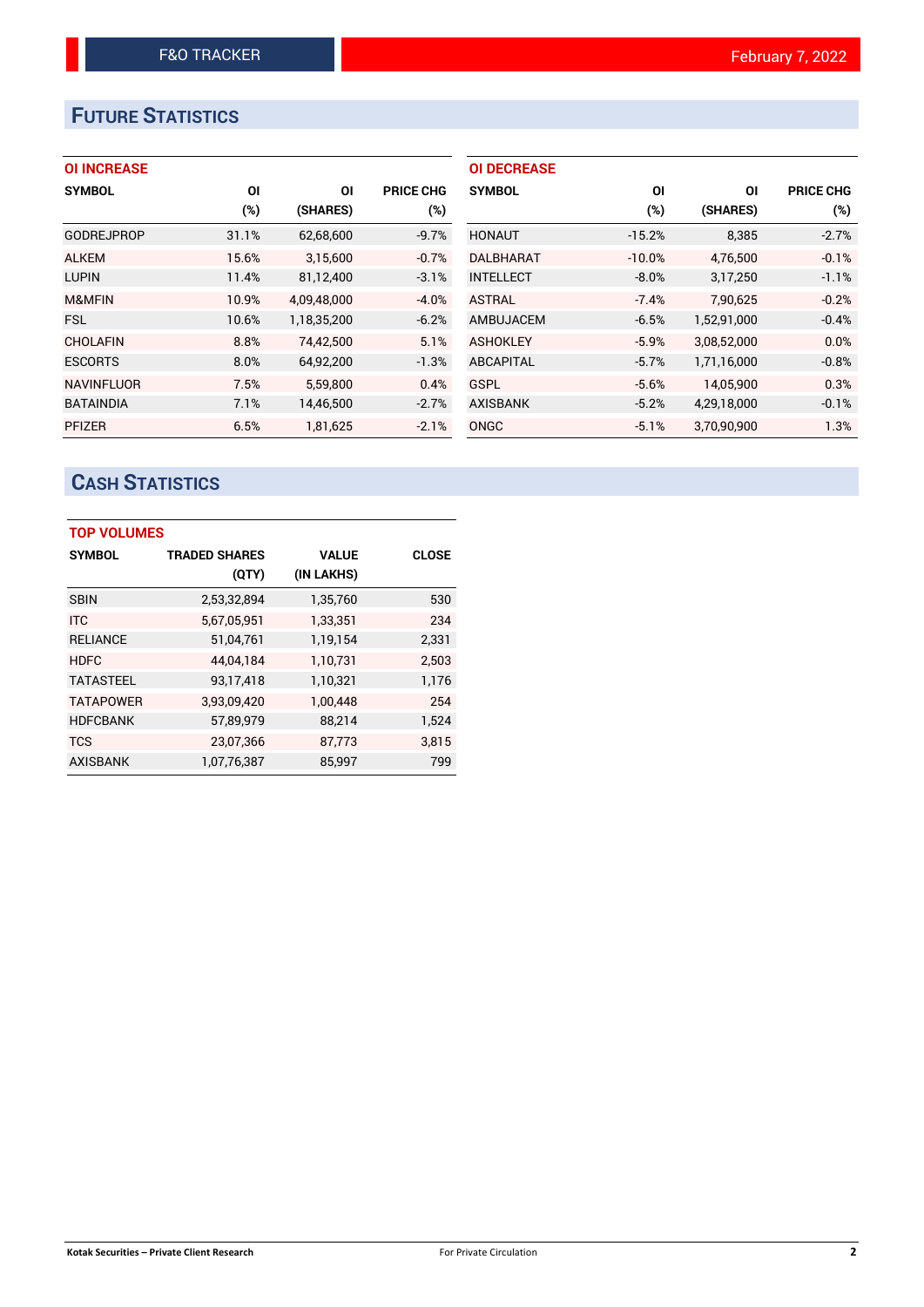# **OPTION STATISTICS**

# **SIGNIFICANT CALL OPEN INTEREST**

| <b>SYMBOL</b>     | <b>STRK</b>  | <b>OPTION</b> | <b>CLOSE</b> | <b>FUT</b>   | ΟI         |
|-------------------|--------------|---------------|--------------|--------------|------------|
|                   | <b>PRICE</b> | TYPE          | (RS)         | <b>CLOSE</b> | (SHARES)   |
| ONGC              | 175          | <b>CE</b>     | 2.2          | 168          | 217.06.300 |
| ONGC              | 180          | CE            | 1.3          | 168          | 213,36,700 |
| <b>NTPC</b>       | 140          | <b>CE</b>     | 0.8          | 135          | 211,12,800 |
| <b>NTPC</b>       | 145          | <b>CE</b>     | 0.4          | 135          | 195,16,800 |
| <b>NTPC</b>       | 150          | CE            | 0.3          | 135          | 184,11,000 |
| ONGC              | 170          | CF            | 4.0          | 168          | 120,96,700 |
| M&M               | 900          | CE            | 6.5          | 843          | 31,22,000  |
| <b>HEROMOTOCO</b> | 2,800        | CE            | 40.1         | 2.664        | 8,30,700   |
| <b>IOC</b>        | 125          | <b>CE</b>     | 1.7          | 121          | 88,98,500  |
| GAIL              | 150          | CE            | 3.4          | 147          | 68.74.700  |

## **SIGNIFICANT PUT OPEN INTEREST**

| <b>SYMBOL</b>     | <b>STRK</b><br>PRICE | <b>OPTION</b><br>TYPE | <b>CLOSE</b><br>(RS) | FUT<br><b>CLOSE</b> | ΟI<br>(SHARES) |
|-------------------|----------------------|-----------------------|----------------------|---------------------|----------------|
| <b>MARUTI</b>     | 8.000                | <b>PE</b>             | 73.7                 | 8.554               | 3,41,100       |
| <b>TATAMOTORS</b> | 500                  | <b>PE</b>             | 17.7                 | 501                 | 50,87,250      |
| <b>HINDALCO</b>   | 500                  | <b>PE</b>             | 4.8                  | 525                 | 17,37,200      |
| <b>LUPIN</b>      | 800                  | PF                    | 5.6                  | 873                 | 4,53,050       |
| <b>TATAPOWER</b>  | 250                  | PF                    | 9.1                  | 255                 | 68,78,250      |
| <b>WIPRO</b>      | 550                  | PF                    | 7.0                  | 574                 | 20,79,200      |
| <b>TCS</b>        | 3.800                | <b>PE</b>             | 62.9                 | 3,827               | 5,90,400       |
| <b>RELIANCE</b>   | 2,300                | <b>PE</b>             | 40.8                 | 2,338               | 16,72,250      |
| <b>ITC</b>        | 220                  | PE                    | 1.4                  | 230                 | 88,96,000      |
| <b>TATAMOTORS</b> | 450                  | PE                    | 3.5                  | 501                 | 36,10,950      |

| SIGNIFICANT CALL OPEN INTEREST ADDITION |              |               |             |        | SIGNIFICANT PUT OPEN INTEREST ADDITION |                   |              |               |             |         |              |
|-----------------------------------------|--------------|---------------|-------------|--------|----------------------------------------|-------------------|--------------|---------------|-------------|---------|--------------|
| <b>SYMBOL</b>                           | <b>STRK</b>  | <b>OPTION</b> | <b>OPEN</b> | OI CHG | <b>CLOSE</b>                           | <b>SYMBOL</b>     | <b>STRK</b>  | <b>OPTION</b> | <b>OPEN</b> | OI CHG  | <b>CLOSE</b> |
|                                         | <b>PRICE</b> | <b>TYPE</b>   | <b>INT</b>  | (%)    | (Rs)                                   |                   | <b>PRICE</b> | <b>TYPE</b>   | INT         | $(\%)$  | (Rs)         |
| <b>LUPIN</b>                            | 880          | <b>CE</b>     | 4.30.100    | 10020% | 19.8                                   | <b>HINDALCO</b>   | 530          | <b>PE</b>     | 1,83,825    | 4175.0% | 17.5         |
| <b>TORNTPOWER</b>                       | 610          | <b>CE</b>     | 1.17.000    | 7700%  | 8.1                                    | <b>MCX</b>        | 1.440        | <b>PE</b>     | 3.15.350    | 801.0%  | 66.9         |
| <b>GODREJPROP</b>                       | 1,500        | <b>CE</b>     | 2,98,025    | 6013%  | 87.8                                   | <b>VEDL</b>       | 360          | <b>PE</b>     | 4,43,300    | 793.8%  | 13.4         |
| <b>TORNTPOWER</b>                       | 590          | <b>CE</b>     | 2.61.000    | 5700%  | 13.6                                   | TORNTPOWER        | 500          | <b>PE</b>     | 2.91.000    | 781.8%  | 1.4          |
| <b>VEDL</b>                             | 385          | <b>CE</b>     | 1,76,700    | 5600%  | 3.9                                    | <b>GODREJPROP</b> | 1,300        | PE            | 2,30,425    | 616.2%  | 15.8         |
| <b>OBEROIRLTY</b>                       | 1,100        | <b>CE</b>     | 1,36,500    | 4775%  | 4.1                                    | <b>LUPIN</b>      | 870          | <b>PE</b>     | 1.44.500    | 553.8%  | 21.9         |
| <b>HINDCOPPER</b>                       | 137          | <b>CE</b>     | 1,93,500    | 1400%  | 6.1                                    | <b>LUPIN</b>      | 780          | <b>PE</b>     | 1,26,650    | 496.0%  | 3.7          |
| <b>GODREJPROP</b>                       | 1.600        | <b>CE</b>     | 7.47.825    | 1338%  | 45.2                                   | <b>ITC</b>        | 232          | <b>PE</b>     | 1.21.600    | 442.9%  | 6.4          |
| <b>TORNTPOWER</b>                       | 600          | <b>CE</b>     | 8,77,500    | 1200%  | 10.7                                   | <b>GODREJPROP</b> | 1,450        | <b>PE</b>     | 1,13,100    | 419.4%  | 51.6         |
| <b>ITC</b>                              | 275          | <b>CE</b>     | 1,53,600    | 700%   | 0.2                                    | TORNTPOWER        | 520          | <b>PE</b>     | 1.18.500    | 393.8%  | 3.6          |

|                  | <b>CALL OPTION VOLUMES</b> |               |                  |              |                   | <b>PUT OPTION VOLUMES</b> |               |                  |              |  |
|------------------|----------------------------|---------------|------------------|--------------|-------------------|---------------------------|---------------|------------------|--------------|--|
| <b>SYMBOL</b>    | <b>STRK</b>                | <b>OPTION</b> | <b>CONTRACTS</b> | <b>CLOSE</b> | <b>SYMBOL</b>     | <b>STRK</b>               | <b>OPTION</b> | <b>CONTRACTS</b> | <b>CLOSE</b> |  |
|                  | <b>PRICE</b>               | <b>TYPE</b>   |                  | (Rs)         |                   | <b>PRICE</b>              | <b>TYPE</b>   |                  | (Rs)         |  |
| <b>TATASTEEL</b> | 1,200                      | <b>CE</b>     | 32,777           | 36.4         | <b>RELIANCE</b>   | 2,300                     | <b>PE</b>     | 9,133            | 40.8         |  |
| <b>ITC</b>       | 240                        | <b>CE</b>     | 26,106           | 2.1          | <b>GODREJPROP</b> | 1.500                     | <b>PE</b>     | 7.589            | 73.8         |  |
| <b>RELIANCE</b>  | 2,400                      | <b>CE</b>     | 25,215           | 34.1         | <b>INFY</b>       | 1,700                     | <b>PE</b>     | 7,514            | 20.9         |  |
| <b>SBIN</b>      | 550                        | <b>CE</b>     | 20.001           | 11.9         | <b>ITC</b>        | 220                       | <b>PE</b>     | 7.027            | 1.4          |  |
| <b>SUNPHARMA</b> | 900                        | <b>CE</b>     | 18,290           | 15.3         | <b>SBIN</b>       | 530                       | <b>PE</b>     | 6,924            | 18.4         |  |
| <b>ITC</b>       | 250                        | <b>CE</b>     | 16.418           | 1.0          | <b>RELIANCE</b>   | 2.200                     | <b>PE</b>     | 6.667            | 15.0         |  |
| <b>HINDALCO</b>  | 520                        | <b>CE</b>     | 16,159           | 16.7         | <b>TATASTEEL</b>  | 1,100                     | <b>PE</b>     | 6,412            | 16.9         |  |
| <b>RELIANCE</b>  | 2.500                      | <b>CE</b>     | 15.860           | 13.9         | <b>SBIN</b>       | 520                       | <b>PE</b>     | 6.094            | 13.7         |  |
| <b>TATASTEEL</b> | 1,180                      | <b>CE</b>     | 15,785           | 45.3         | <b>ITC</b>        | 230                       | <b>PE</b>     | 6.035            | 5.2          |  |
| <b>RELIANCE</b>  | 2.340                      | <b>CE</b>     | 15,660           | 58.8         | <b>TATASTEEL</b>  | 1.160                     | <b>PE</b>     | 5.846            | 36.9         |  |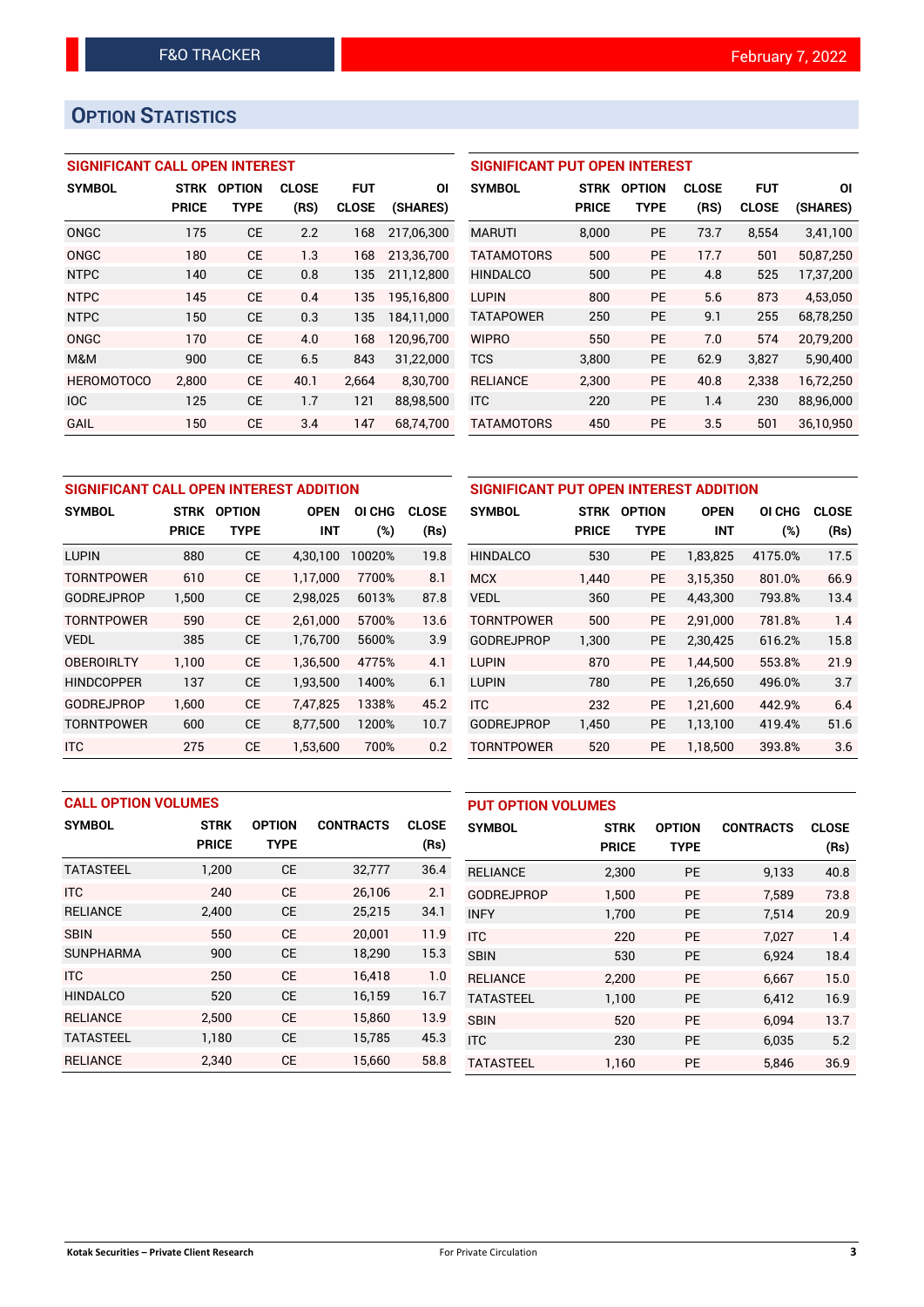## **RATING SCALE (PRIVATE CLIENT GROUP)**

- **BUY**  Stock/Index looks strong from the expiry/near term perspective and is expected to gain on the basis of technical and/or derivative parameters. Time frame is minimum of current expiry and in certain cases extend to the next series depending on the stock behaviour. Strict stop loss needs to be adhered to for every buy/long recommendation given.
- **SELL** Stock/Index looks weak from the expiry/near term perspective and is expected to gain on the basis of technical and/or derivative parameters. Time frame is minimum of current expiry and in certain cases extend to the next series depending on the stock behaviour. Strict stop loss needs to be adhered to for every sell/short recommendation given.

#### **FUNDAMENTAL RESEARCH TEAM (PRIVATE CLIENT GROUP)**

**Shrikant Chouhan Arun Agarwal Amit Agarwal, CFA Hemali Dhame** shrikant.chouhan@kotak.com arun.agarwal@kotak.com agarwal.amit@kotak.com Hemali.Dhame@kotak.com +91 22 6218 5408 +91 22 6218 6443 +91 22 6218 6439 +91 22 6218 6433

Metals & Mining, Midcap Pharmaceuticals Pharmaceuticals Research Associate Support Executive<br>
iatin.damania@kotak.com purvi.shah@kotak.com rini.mehta@kotak.com k.kathirvelu@kotak.com jatin.damania@kotak.com

**Sumit Pokharna** Pankaj Kumar<br>Oil and Gas, Information Tech Construction, sumit.pokharna@kotak.com pankajr.kumar@kotak.com +91 22 6218 6438 +91 22 6218 6434

Construction, Capital Goods & Midcaps

Transportation, Paints, FMCG

**Jatin Damania Purvi Shah Rini Mehta K. Kathirvelu** +91 22 6218 6440 +91 22 6218 6432 +91 80801 97299 +91 22 6218 6427

**TECHNICAL RESEARCH TEAM (PRIVATE CLIENT GROUP)**

[shrikant.chouhan@kotak.com](mailto:shrikant.chouhan@kotak.com) [amol.athawale@kotak.com](mailto:amol.athawale@kotak.com) Research Associate

**Shrikant Chouhan Amol Athawale Sayed Haider**

+91 22 6218 5408 +91 20 6620 3350 [sayed.haider@kotak.com](mailto:sayed.haider@kotak.com) +91 22 62185498

#### **DERIVATIVES RESEARCH TEAM (PRIVATE CLIENT GROUP)**

+91 79 6607 2231 +91 22 6218 5497 +91 33 6615 6273

**Sahaj Agrawal Prashanth Lalu Prasenjit Biswas, CMT, CFTe** [prasenjit.biswas@kotak.com](mailto:prasenjit.biswas@kotak.com)